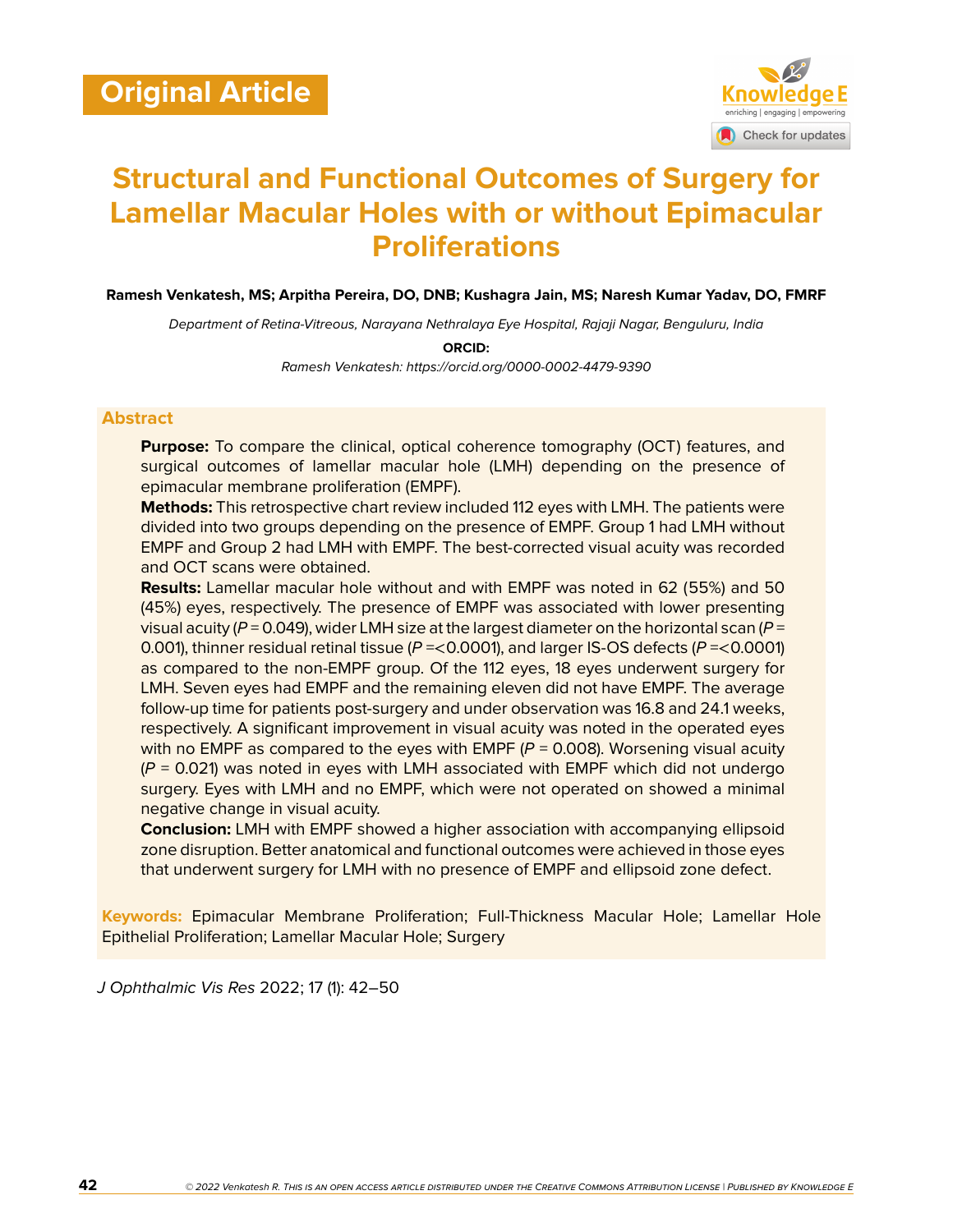### **INTRODUCTION**

Epimacular membrane proliferation (EMPF) was previously described as a "thick" epiretinal membrane (ERM) by Witkin et al in 2006, "dense non-tractional membrane" by Parolini et al in 2011, and then more commonly as the lamellar hole epithelial proliferation (LHEP) by Pang and associates in 20[1](#page-7-0)4.<sup>[1[–3](#page-8-0)]</sup> This different type of ERM seen in cases of lamellar macular holes (LMH) on high-resolution optical coherence tomography (OCT) was identified as a homogenous mass of medium reflectivity lying over the retinal surface.<sup>[[3](#page-8-0)]</sup> In 2015, Schumann et al renamed this phenomenon as "atypical epiretinal tissue", because it occurred in conditions other than LMH, such as in a full-thickness macular hole (FTMH) condition.<sup>[\[4\]](#page-8-1)</sup> The commonly accepted hypothesis for the formation of LMH is that it arises from the ERM contraction, which then results in a tear in the inner retinal layers.<sup>[[2](#page-8-2), [5\]](#page-8-3)</sup> During clinical examination, EMPF is identified as a yellow elastic jelly lying over the epiretinal surface and commonly associated with a thick non-contractile ERM. Its yellowish color is likely due to the xanthophyll pigment identified in histological analysis.<sup>[[2](#page-8-2), [6](#page-8-4)]</sup> Despite the absence of a clear mechanism for EMPF formation, the most likely theory is that it results from the migration of the retinal Muller glial cell.<sup>[[3](#page-8-0)]</sup> The association of the EMPF with higher rates of ellipsoid disruption and positivity to pan-keratin created another theory of the retinal pigment epithelial origin of the disease.<sup>[\[4,](#page-8-1)[7](#page-8-5)-[10](#page-8-6)]</sup> It has been reported that patients with EMPF tend to have lower baseline visual acuities, greater external MH diameters, thinner residual retinal tissue, and higher rates of inner segment-outer segment (IS-OS) band disruption when compared to non-EMPF eyes.<sup>[[4](#page-8-1), [7,](#page-8-5) [9](#page-8-7)]</sup> Visual acuity in eyes with LMH varies from having baseline normal vision to

### **Correspondence to:**

Ramesh Venkatesh, MS. Vitreo Retina consultant, Narayana Nethralaya Eye Hospital, 121/C, Chord Road, 1st 'R' Block, Rajaji Nagar, Benguluru 560010, India. Email: vramesh80@yahoo.com

Received 05-12-2019; Accepted 22-11-2021

#### **Access this article online**

**Website:** <https://knepublishing.com/index.php/JOVR> **DOI:** 10.18502/jovr.v17i1.10169

having lower visual acuities depending upon the integrity of the ellipsoid zone. A wide variety of anatomic and visual outcomes has been reported after the performance of vitrectomy for macular holes with and without EMPF presence. Marques et al reported no differences in visual performance or closure rates between the EMPF group and non-EMPF group after surgery or in the subset of patients who did not undergo treatment.<sup>[\[11](#page-8-8)]</sup> One paper reported a significantly poor visual outcome for patients with LMH and EMPF after surgery,<sup>[[6](#page-8-4)]</sup> while another study showed an increase in area of EMPF and a decline in the visual function in eyes who were managed conservatively.<sup>[\[12](#page-8-9)]</sup> The majority of retinal specialists in the Indian subcontinent tend to manage the cases of LMH conservatively either because of underlying ellipsoid layer integrity, better presenting visual acuity, or associated poor visual prognosis. Given the variable characteristics in the physical and structural properties of EMPF, there are no clear guidelines currently available regarding patient selection and timing of surgery in such eyes with LMHs. In addition, to the best of our knowledge, there is no reported literature from the Indian subcontinent describing this clinical entity in these eyes or discussing the treatment outcomes either from surgery or through conservative management. In this report, we intend to analyze the morphological changes and visual outcomes of the LMH cases that presented with EMPF, and describe the surgical outcomes. By comparing the clinical and surgical data from the LMH cases with and without EMPF, we intend to appreciate and understand better the significance of this unique epimacular proliferation. The objective of this study is also to make the readers aware of this clinical entity in clinical/OCT examinations and to encourage them to understand the relevance and impact it can have on the final outcome of the disease.

### **METHODS**

This study was approved by Narayana Nethralaya institutional review board and ethics committee

**How to cite this article:** Venkatesh R, Pereira A, Jain K, Yadav NK. Structural and Functional Outcomes of Surgery for Lamellar Macular Holes with or without Epimacular Proliferations. J Ophthalmic Vis Res 2022;17:42–50.

This is an open access journal, and articles are distributed under the terms of the Creative Commons Attribution-NonCommercial-ShareAlike 4.0 License, which allows others to remix, tweak, and build upon the work non-commercially, as long as appropriate credit is given and the new creations are licensed under the identical terms.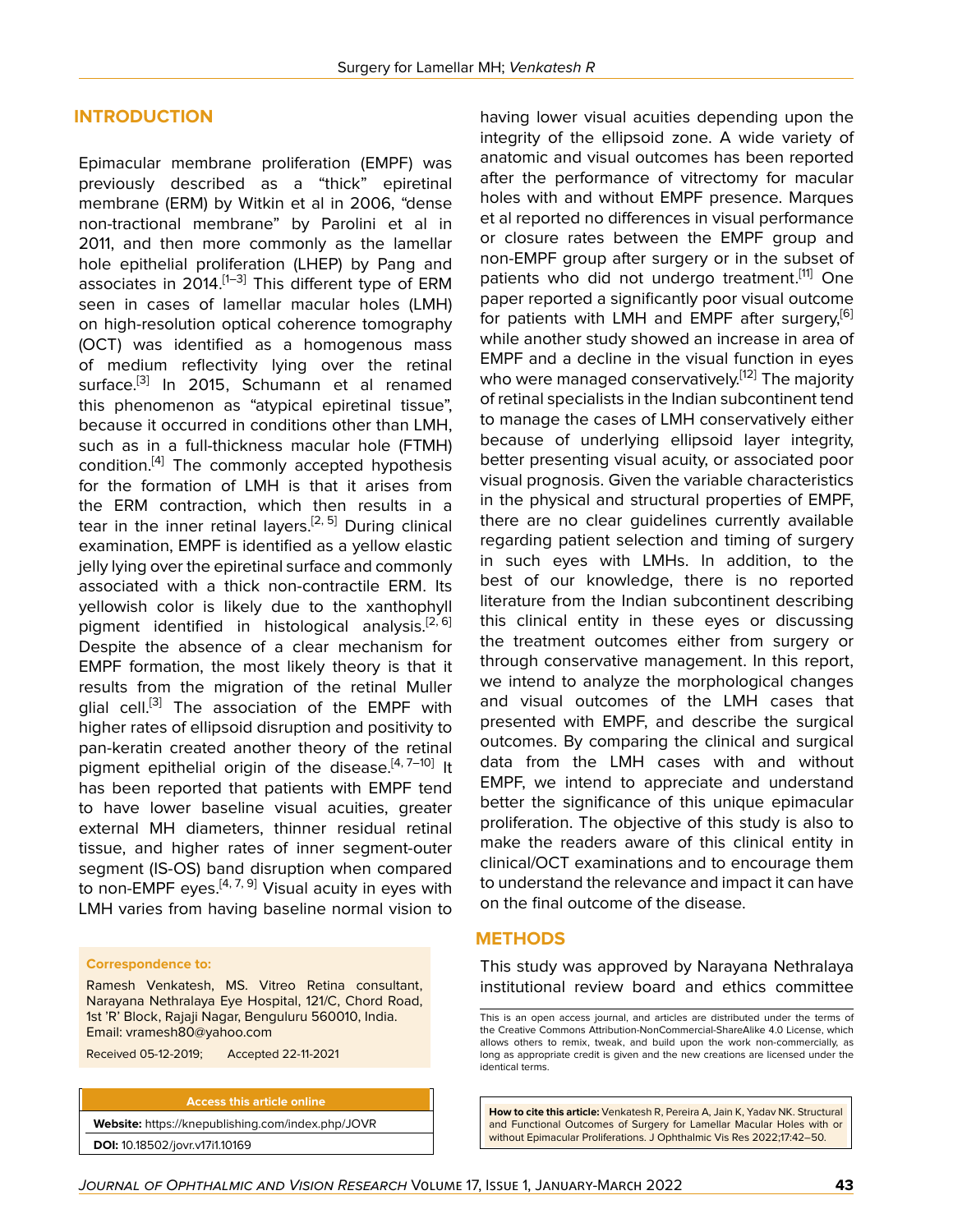(C-2019/01/003). This retrospective study was conducted at the retina clinic of a tertiary eye hospital in Southern India. In this study, a single observer (RV) reviewed the SD-OCT images acquired by the Spectralis, Heidelberg machine, which were saved in the folders labelled as lamellar macular hole and epiretinal membrane between the January 2011 and December 2018. The diagnosis of LMH was based on the updated criteria proposed by the International Vitreomacular Traction Study Group.[\[13\]](#page-8-10) According to the group, LMH is a non-full-thickness retinal defect seen at the macula. This defect is characterized by the presence of the following features on the SD-OCT: (1) an irregular foveal contour; (2) inner foveal defect; (3) intraretinal splitting, typically between the outer plexiform and outer nuclear layers; and (4) presence of a photoreceptor layer at the base of the hole. The OCT images were viewed to identify the presence or absence of EMPF in these eyes. EMPF was identified on the OCT imaging as a homogenous material of medium reflectivity arising from the outer retinal layers, crawling along the walls of the macular hole and lying on the epiretinal surface. The eyes were categorized into two groups for further analysis: (1) LMH with no EMPF and (2) LMH with EMPF. Demographic data records included age, gender, laterality, and Snellen visual acuity (VA) at presentation. Features on OCT which were recorded included presence of LMH, EMPF, IS-OS defect, and ERM. The macular hole size in LMH was measured as the widest horizontal diameter at the level of the middle retinal layers at the foveal center. The length of the IS-OS defect and thickness of residual retinal tissue in LMH were manually measured at the fovea using the calipers provided with the software. The LMHs observed on the OCT were further divided into tractional or degenerative types based on the classification proposed by Govetto et al.<sup>[\[14](#page-8-11)]</sup> The tractional type was characterized by the schitic separation of neurosensory retina between outer plexiform and outer nuclear layers with an intact ellipsoid layer and was associated with tractional epiretinal membranes and/or vitreomacular traction at the fovea. The degenerative type was characterized by the presence of intraretinal cavitation, non-tractional epiretinal proliferation, a retinal "bump" and with an early ellipsoidal zone defect. In addition, other documented data

included treatment and outcome of surgery for the LMH, postoperative VA, and anatomic status of the macular hole. The indications to operate in the LMH group were visual acuity  $<$  6/12, patient who complained of metamorphopsia and had a presence of an epiretinal membrane. In the present study, we looked at patients with a minimum followup of eight weeks following surgery to analyze the outcomes. Successful macular hole closure was defined as the collapse of the excavation between the outer nuclear and outer plexiform layers while achieving a normal foveal contour.

# **Surgical Technique**

All the surgeries were performed by a single surgeon (NKY). A three-port 23- or 25-gauge pars plana vitrectomy was performed. After core vitrectomy, intravitreal triamcinolone acetonide was injected to stain the posterior cortical vitreous and the posterior vitreous detachment was then induced. In cases where epimacular membrane was present, removal was performed. Care was taken to not forcibly peel the ERM from the edge of the LMH. A vitrectomy cutter was used to trim and leave the adherent epiretinal tissue at the margin of the hole. An attempt was made to remove the EMPF that was lying over the internal limiting membrane (ILM). A 0.1–0.2 cc of Brilliant Blue Green (BBG) dye was injected to stain the ILM to facilitate its removal from the macular area. If the ERM was difficult to identify, BBG-assisted ILM peeling was done from outside the ERM-covered area that was not stained. The ERM was then removed along with the ILM. Again, care was taken to not forcibly peel the ERM/ILM from the edge of the hole. Finally, air–fluid exchange was done and 15 % perfluoropropane (C3F8) or 20% Sulphur hexafluoride (SF6) gas was used for an endotamponade procedure. A minimum of seven days of prone positioning was recommended.

# **Statistical Analysis**

Normal distribution of quantitative variables was checked using the Kolmogorov–Smirnov test. Snellen's vision data were converted to logarithm of minimum angle of resolution (logMAR) vision for statistical analysis. Categorical variables were labelled as numerical for easy analysis as in identification of the IS-OS defects, the ERM, and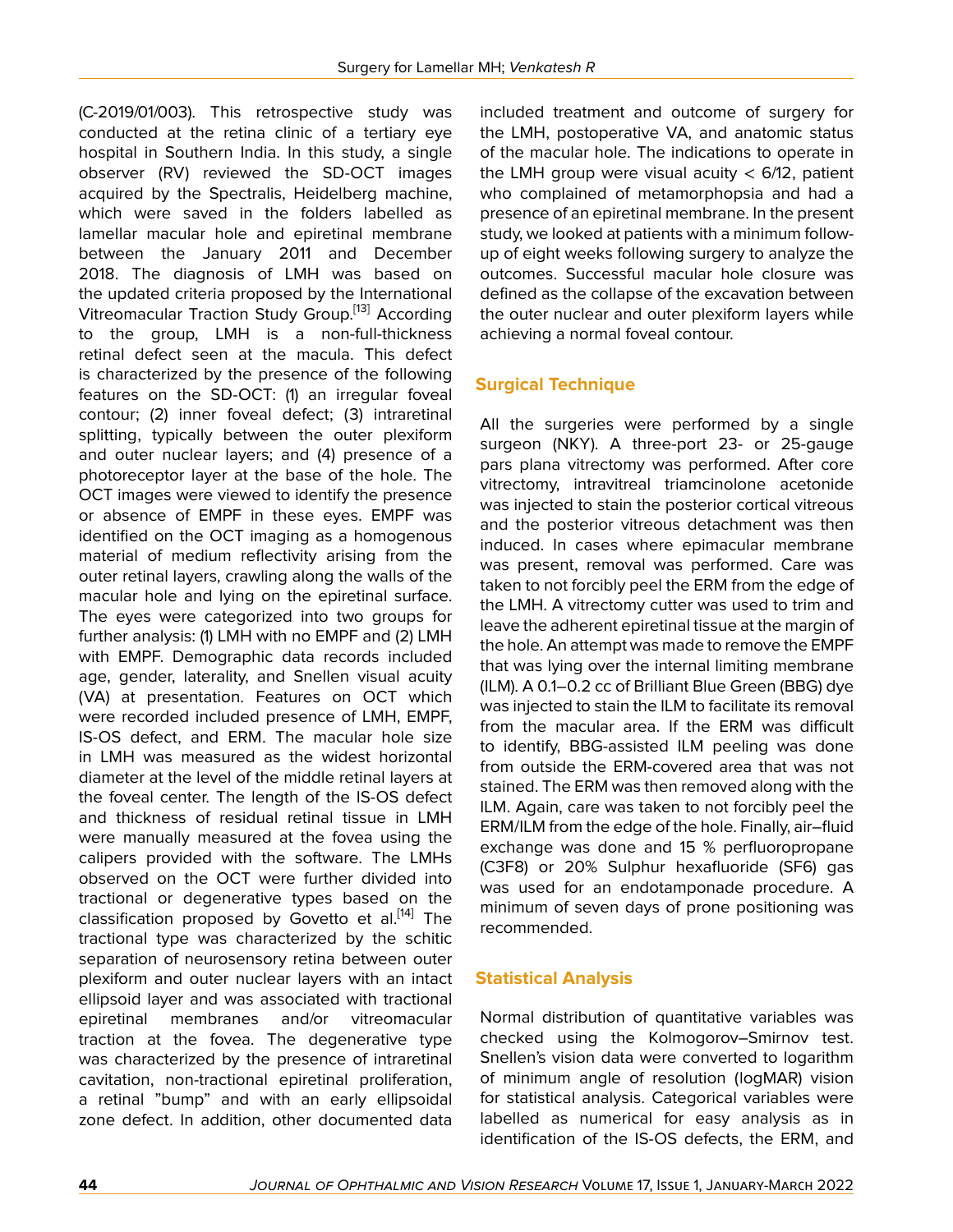the hole closures. Value 1 indicated presence and value 0 absence of these findings. Categorical variables between the two groups were compared using the Chi-square test. The Mann–Whitney U-test was used to compare quantitative data between the two groups. Correlations between the presence of EMPF and other variables were determined using the Spearman correlation test. A correlation (*r*) value of 0 means no correlation between the two variables while values closer to –1 indicate strong negative correlation and values closer to +1 indicate strong positive correlation. For the analysis of surgical outcomes, the eyes were divided into two groups: (1) eyes with EMPF and (2) eyes without EMPF. Wilcoxon signed-rank test was applied for the comparison of VA changes in the two groups. All data were analyzed with GraphPad Prism software (version 8.1.1). *P*-values < 0.05 were considered statistically significant.

# **RESULTS**

During the study period, a total of 112 eyes with LMHs were included. The number of eyes included in each group were:  $(1)$  Group  $1 -$  Eyes with LMH and no EMPF (62, 55%); (2) Group  $2 -$  Eyes with LMH and EMPF (50, 45%).

The comparison of clinical and OCT findings of patients with lamellar macular hole presenting with and without EMPF is described in Table 1 and depicted in Figure 1.

Tractional types of LMH were identified in 25 (22%) eyes, the degenerative types of LMH in 81 (72%) eyes, and mixed variety in 6 (6%) eyes. EMPF was most commonly seen with the degenerative type of LMH (45/50, 90%) followed by the mixed type (5/50, 10%). ERM was absent in eight eyes with EPMF and LMH. Analysis of presence of EMPF with different OCT features showed strong positive correlations with the presence  $(r = 0.742)$  and size (*r* = 0.743) of IS-OS defects while strong negative correlation was noted with thickness of the residual retinal tissue  $(r = -0.641)$  present within the MH [Table 2].

Moreover, 18 of the 112 (16%) cases with LMH were treated surgically using the pars plana vitrectomy procedure. The remainder of the cases were managed conservatively. Of the 18 eyes which underwent surgery, 7 eyes had EMPF. Table 3 compares the clinical and OCT features of eyes with and without EMPF that were operated on.

The width of the LMH  $(p = 0.027)$ , size of the IS-OS defect  $(p = 0.002)$ , and residual retinal tissue thickness ( $p = 0.000$ ) showed statistically significant correlation between the two groups. The average follow-up period for patients post-surgery was 16.8 weeks. Single surgery hole closure was achieved in 4 (57%) eyes and 11 (100%) eyes in cases with and without EMPF, respectively. Of the remaining three eyes where surgical success was not achieved due to the development of a fullthickness macular hole, repeat surgery introducing a fluid-air exchange and silicone oil/intraocular gas tamponade was performed in all the eyes. In two eyes the hole closed while in one eye the hole remained open despite the second surgery. In the observation group, 43 of the 94 (46%) eyes, which were managed by observation, showed EMPF on the SD-OCT scans. However, by the end of the final follow-up visit, an additional 16 eyes showed development of EMPF, thus increasing the number to 59 (63%) eyes for those who were managed conservatively. The average follow-up period for patients under observation was 24.1 weeks.

The mean preoperative visual acuity in eyes with EMPF and without EMPF was 0.5 (20/63) and 0.592 (20/78) ( $p = 0.052$ ), respectively. The eyes in the EMPF group showed a mean decrease of –0.312 logMAR units ( $p = 0.797$ ) in visual acuity following surgery while eyes in the non-EMPF group showed a mean of 0.272 logMAR units' improvement (*p* = 0.008) following surgery. By the end of the final follow-up visit, a significant decrease in visual acuity was noted in eyes with LMH and EMPF who were managed conservatively  $(p = 0.021)$ . Eyes with LMH and no EMPF who were managed conservatively showed a minimal worsening in visual acuity.

Changes in the visual acuity in the two groups before and after surgery is described in Table 4.

# **DISCUSSION**

The use of spectral domain OCT has allowed us to visualize the presence of substantive material on the epiretinal surface in the LMH and the FTMH which we describe as EMPF or LHEP as described by Pang et al.<sup>[[3](#page-8-0)]</sup> In this article, we studied the clinical and OCT features and surgical outcomes of LMHs with and without EMPF.

The findings in this study suggest that in LMHs, EMPF formation was accompanied by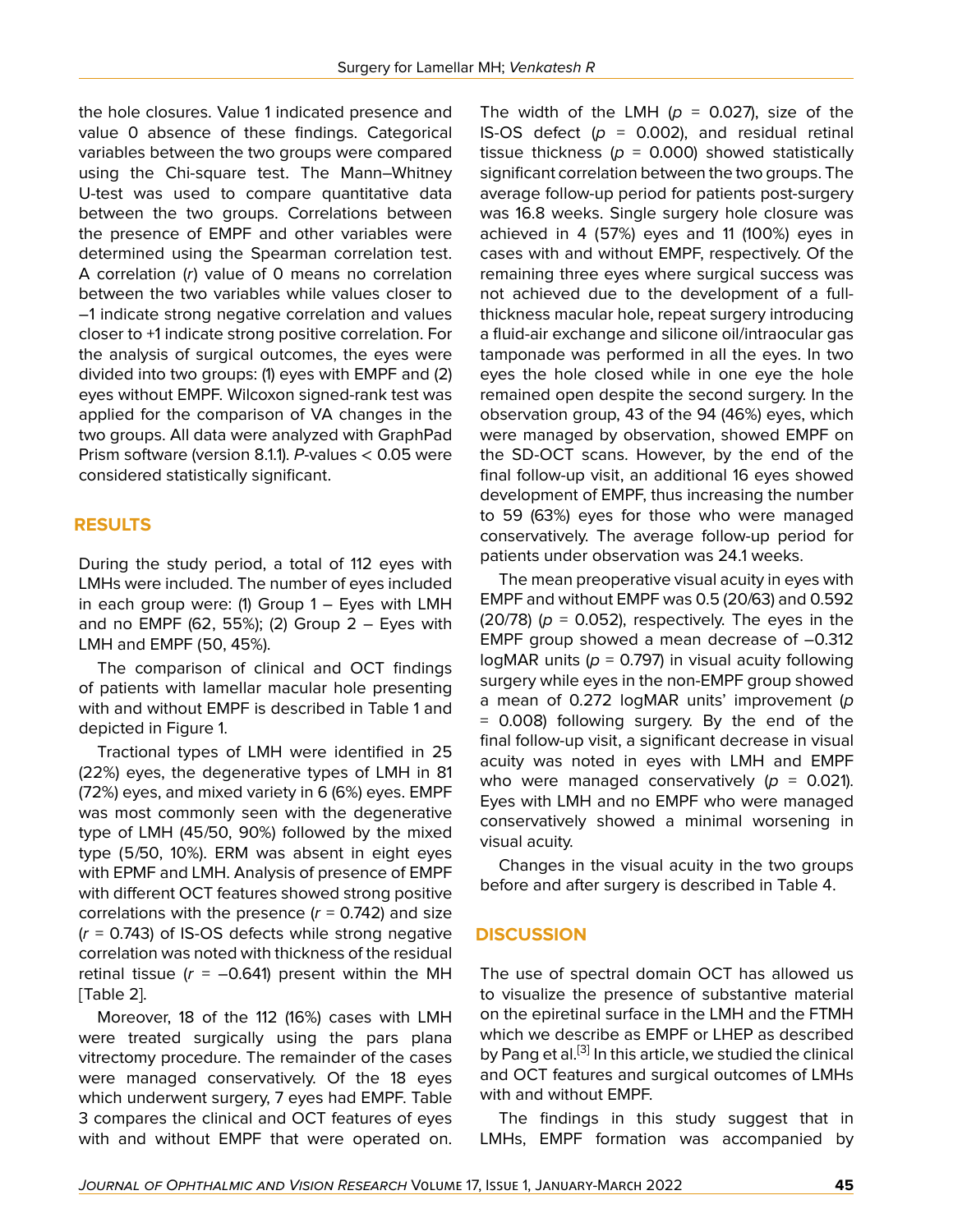ellipsoid layer loss, a wider than normal macular hole diameter, deep retinal defects, and the presence of IS-OS defects in large-sized MHs. The ERM was not present in all the cases of EMPF. The EMPF was yellowish in color and connected to the retinal tissue within the hole. Taken together, these findings suggested that EMPF could be a secondary event following LMH formation and is usually accompanied with deep outer retina involvement. Also, histological studies

The prevalence of EMPF in LMH has ranged from 20.5% to 44% in previous studies.<sup>[[3](#page-8-0), [7,](#page-8-5) [8](#page-8-12), [16\]](#page-8-13)</sup> In our study, EMPF was noted in 44% of eyes with LMH. This is comparable to that observed with other studies. EMPF was seen more commonly with the degenerative variety of LMH (90%) as compared to the mixed or tractional variety. The presence of EMPF was associated with lower presenting visual acuity, larger MH size, thinner residual retinal tissue, and larger IS-OS defects before operation. As a result, the visual and anatomical outcomes following surgery in these eyes were significantly different from those with no EMPF. Eyes with LMH with EMPF showed no visual acuity gain following surgery. Also, successful anatomic closure of the MH was achieved in only four of the seven (57%) eyes following surgery compared to that of the non-EMPF group where the MH closed in all cases (100%). Similar observations were also noted by Choi et al and Ko et al where the visual outcomes in LHEP group was poorer as compared to the eyes with no LHEP.<sup>[\[7](#page-8-5), [16](#page-8-13)]</sup> However, Lai et al reported no difference in the visual and anatomic outcomes between the LHEP group and non-LHEP group following surgery.<sup>[[8](#page-8-12)]</sup> In their study, the largest mean diameter on the horizontal scan of the LMH in eyes with LHEP (98.4 µ) was less than the eyes with no LHEP (146.9  $\mu$ ). While in our study, eyes with LMH with EMPF (1282 $\mu$ ) had wider large mean diameters on the horizontal scan as compared to eyes with no EMPF (715  $\mu$ ). Also, the IS-OS defects were much larger in eyes with EMPF (808  $\mu$ ) than in eyes with no EMPF (54.4  $\mu$ ). This would explain the poor visual and anatomic outcomes following surgery in our study.

The recommendations for the surgical repair of eyes with LMH remain controversial.<sup>[[15](#page-8-14), [16](#page-8-13)]</sup> While there have been reports with good surgical outcomes, <a>[[17](#page-8-15), [18](#page-8-16)]</a> there have also been reports that have advised caution with performing vitrectomy in these cases.<sup>[[1](#page-7-0), [2\]](#page-8-2)</sup> In our series, only 18 of the

have shown absence of the inner retinal tissue within the epiretinal tissue.<sup>[\[2\]](#page-8-2)</sup> Many theories were proposed for the development of EMPF in LMH; however, none are conclusive.  $[3, 4, 10]$  $[3, 4, 10]$  $[3, 4, 10]$  $[3, 4, 10]$  $[3, 4, 10]$  The findings of this study reinforce an alternate theory for the EMPF formation. According to this theory, EMPF originates secondary to the defects in the ellipsoid zone which then allows the retinal pigment epithelial cells to migrate along the walls of the MH and then onto the retinal surface and finally leading to EMPF and ERM formation.

112 (16%) eyes with LMH underwent surgery. The rest of the eyes were managed conservatively through observation. In the observation group, 43 of the 94 (46%) eyes, which were managed by observation, showed EMPF on the SD-OCT scans, this category further increased to 63% by the end of the final follow-up visit. Thus, suggesting that solely observing such cases may lead to progression of the outer retinal defects and EMPF formation, ultimately leading to decrease in vision. Consequently, we recommend surgery for eyes with LMH when visual acuity is 6/18 or less, there is the presence of epiretinal membrane causing retinal traction, presence of an intact ellipsoid zone, progression in the size of LMH on follow-up visits or progression to full-thickness within the macular hole.

During surgery in cases that possess LMH with EMPF, it is recommended to peel the proliferative tissue while peeling the ERM. The cellular composition of the EMPF may lead to the recurrence of the ERM formation if not removed completely. However, aggressive peeling of the EMPF may lead to the conversion of the LMH to FTMH as seen in three cases in this study. Care should be taken to not forcibly pull the ERM from the edge of the hole. Applying the least amount of traction as possible may theoretically reduce the possibility of retinal tissue damage or the formation of FTMH. In fact, a few studies have reported a high incidence of FTMH formation after the LHEP was peeled in surgeries for LMH.<sup>[[2](#page-8-2), [3](#page-8-0)]</sup> Shiraga et al recommended inversion of the pigment containing proliferative tissue into the LMH to facilitate normalization of the foveal contour;<sup>[\[21](#page-8-17)]</sup> however, we did not practice this technique in any of our cases. We did a conventional ILM peeling extending from arcade to arcade in all our cases with the intention of removing the cellular proliferative tissue where possible without much damage to the retina. In some cases, it is sometimes easier to start peeling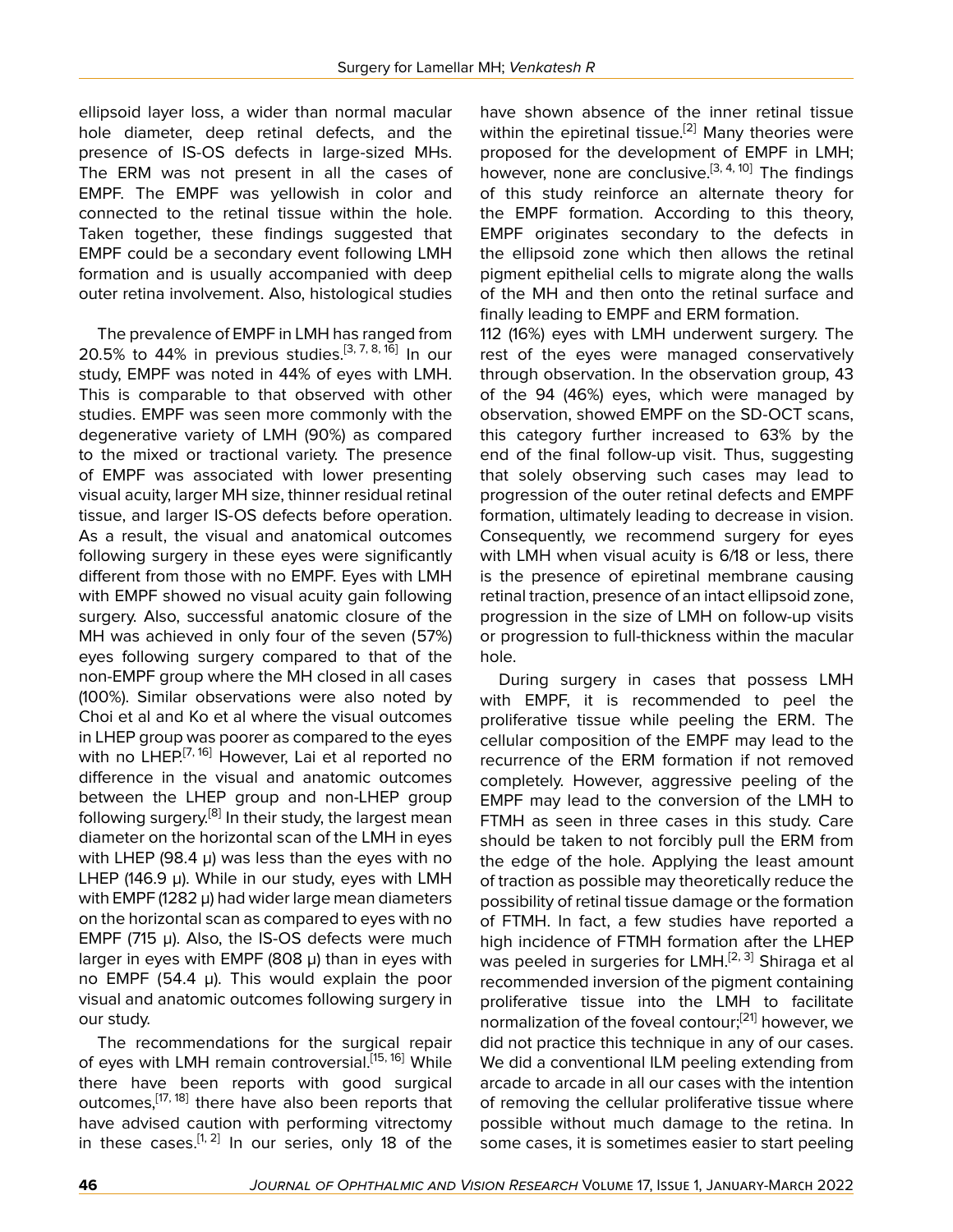

**Figure 1.** Lamellar macular hole (LMH) with EMPF. (a) Optical coherence tomography (OCT) image of a patient with LMH in right eye showing the presence of epiretinal proliferative tissue at the margin of the hole (white arrow) with presence of ellipsoid zone defect (red star). (b) Another OCT scan passing through a different section acquired on the same day demonstrating the extension of the proliferative tissue (yellow arrow) from the ellipsoid zone defect (red star) and then crawling along the walls of the macular hole to lie over the retinal surface.

**Table 1.** Clinical and optical coherence tomography findings of patients with and without EMPF in eyes with LMH

| <b>Variable</b>                                   | LMH without EMPF ( $n =$<br>62) | LMH with EMPF $(n = 50)$ | <b>P-value</b>         |
|---------------------------------------------------|---------------------------------|--------------------------|------------------------|
| Mean age (yr)                                     | $72.6 \pm 8.25$                 | $69.9 \pm 13.0$          | $0.316^{#}$            |
| Sex (M: F)                                        | 26:36                           | 33:17                    | $0.667$ <sup>#</sup>   |
| Laterality (RE:LE)                                | 35:27                           | 31:19                    | $0.667*$               |
| Mean presenting logMAR VA<br>(Snellen equivalent) | 0.396(20/50)                    | 0.518(20/66)             | $0.05$ <sup>#</sup>    |
| Size of LMH (um)                                  | $715 + 305$                     | $986 + 471$              | $0.001$ <sup>#</sup>   |
| Residual retinal thickness (um)                   | $144 + 28.1$                    | $102 + 33.7$             | $<$ 0.001 $#$          |
| Presence of IS-OS defect (n, %)                   | 8(13)                           | 42 (84)                  | $>0.999*$              |
| Size of IS-OS defect (um)                         | $32.8 \pm 101$                  | $401 \pm 389$            | $<$ 0.001 <sup>#</sup> |
| Presence of ERM (n, %)                            | 52 (84)                         | 42 (84)                  | $0.667*$               |
| Eyes undergoing surgery $(n, %)$                  | 11(18)                          | 7(14)                    | $0.667*$               |

LMH, lamellar macular hole; EMPF, epimacular proliferative tissue; VA, visual acuity; ETDRS, Early Treatment Diabetic Retinopathy Study; IS–OS, inner segment–outer segment; ERM, epiretinal membrane #P-value calculated using the Mann–Whitney U-test; <sup>\*</sup>P-value calculated using the Chi-square test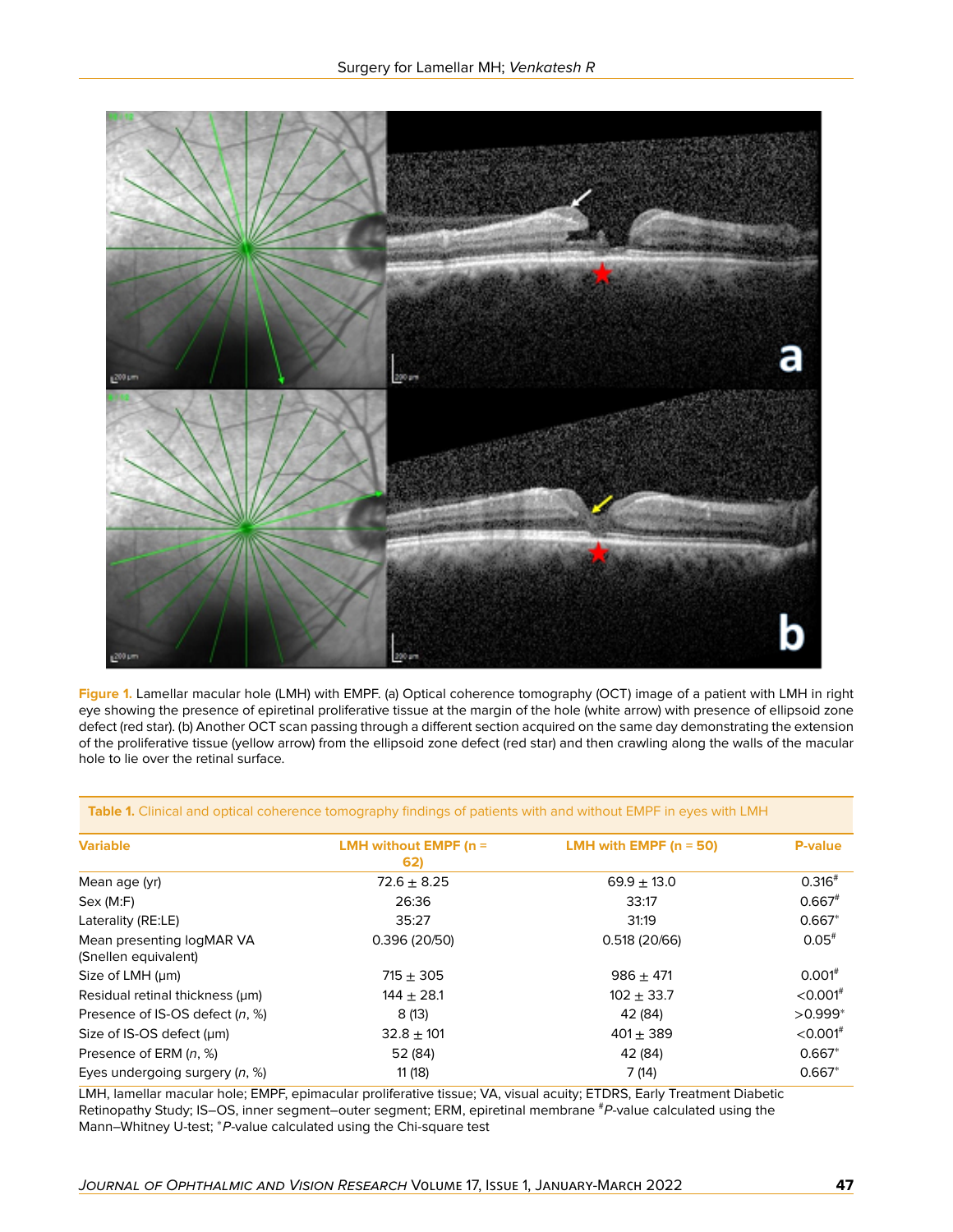|      |                                  |          |            | Table 2. Correlation of EMPF with different clinical and OCT variables |                |                         |                                                      |                    |                                                                                                                                                                        |          |                         |                       |
|------|----------------------------------|----------|------------|------------------------------------------------------------------------|----------------|-------------------------|------------------------------------------------------|--------------------|------------------------------------------------------------------------------------------------------------------------------------------------------------------------|----------|-------------------------|-----------------------|
|      |                                  | Age      | <b>Sex</b> | Pre-op log<br><b>MARVA</b>                                             | Type of<br>LMH | Width of<br><b>LIMH</b> | <b>Thickness</b><br>of residual<br>retinal<br>tissue | $S - 2S$<br>defect | Size of the<br><b>SO-SI</b><br>defect                                                                                                                                  | ERM      | Post op<br>logMAR<br>VA | :losure<br><b>TMH</b> |
| EMPF | r value                          | $-0.145$ | $-0.243$   | 0.257<br>I                                                             | 0.327          | 0.233                   | $-0.641$                                             | 0.742              | 0.743                                                                                                                                                                  | $-0.082$ | $-0.641$                | $-0.665$              |
|      | p-value <sup>#</sup>             | 0.107    | 0.007      | 0.004                                                                  | 0.000          | 0.009                   | 0.000                                                | 0.000              | 0.000                                                                                                                                                                  | 0.367    | 0.001                   | 0.000                 |
|      | using Spearman' correlation test |          |            |                                                                        |                |                         |                                                      |                    | EMPF, epimacular proliferative tissue; VA, visual acuity, LMH, lamellar macular hole; IS-OS, inner segment-outer segment; ERM, epiretinal membrane "P-value calculated |          |                         |                       |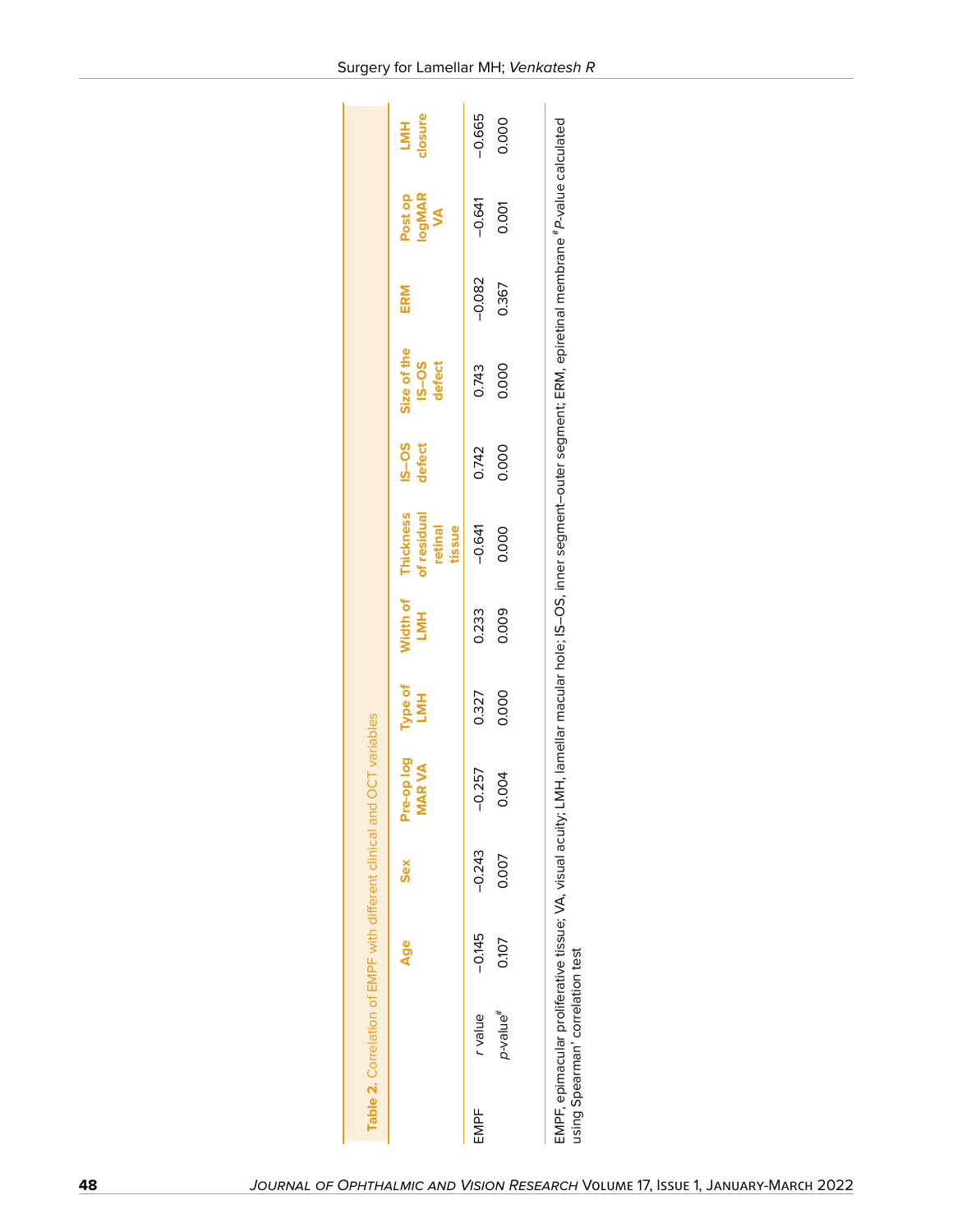| <b>Variable</b>                                | <b>Surgery in EMPF cases (n)</b><br>$= 7$ | <b>Surgery without EMPF</b><br>cases ( $n = 11$ ) | <b>P-value</b>        |
|------------------------------------------------|-------------------------------------------|---------------------------------------------------|-----------------------|
| Pre-op mean logMAR VA<br>(Snellen equivalent)  | 0.5(20/63)                                | 0.592 (20/78)                                     | $0.052*$              |
| $MH$ width ( $µm$ )                            | $1232 + 528$                              | $795 + 252$                                       | $0.027$ <sup>#</sup>  |
| Residual retinal thickness (um)                | $82.1 \pm 16.3$                           | $143 + 30$                                        | $0.0004$ <sup>#</sup> |
| Presence of IS-OS defect (n, %)                | 6(86)                                     | 2(18)                                             | $0.013*$              |
| Size of IS-OS defect (um)                      | $808 + 757$                               | $54.4 \pm 128$                                    | $0.002$ <sup>#</sup>  |
| Presence of ERM (n, %)                         | 6(86)                                     | 10(91)                                            | $>0.999*$             |
| Hole closure achieved $(n, %)$                 | 4(57)                                     | 11(100)                                           | $0.043*$              |
| Post op mean logMAR VA<br>(Snellen equivalent) | 0.518 (20/130)                            | 0.32(20/42)                                       | $0.001^{#}$           |

#### **Table 3.** Surgical outcomes in eyes with and without EMPF

VA, visual acuity; EMPF, epimacular proliferative tissue; MH, macular hole; IS–OS, inner segment–outer segment; ERM, epiretinal membrane <sup>#</sup>P-value calculated using the Mann–Whitney U-test; <sup>\*</sup>P-value calculated using the Chi-square test

| <b>Table 4.</b> Visual acuity changes before and after surgery in eyes with and without EMPF |                                                      |                                                       |                |  |
|----------------------------------------------------------------------------------------------|------------------------------------------------------|-------------------------------------------------------|----------------|--|
|                                                                                              | <b>Mean Pre-op logMAR VA</b><br>(Snellen equivalent) | <b>Mean Post-op logMAR VA</b><br>(Snellen equivalent) | $P-value^{\#}$ |  |
| Surgery in EMPF                                                                              | 0.5(20/63)                                           | 0.812(20/130)                                         | 0.797          |  |
| Surgery in no EMPF                                                                           | 0.592(20/78)                                         | 0.32(20/42)                                           | 0.008          |  |

EMPF, epimacular proliferative tissue; VA, visual acuity; ETDRS, Early Treatment Diabetic Retinopathy Study; MH, macular hole #*P*-value calculated using the Wilcoxon signed rank test

by first engaging the ILM not occupied by the ERM, and then removing the ILM along with the ERM.

Our study has several clinical implications. Our study suggests that surgery in eyes with LMH with EMPF have both poor anatomic and visual prognosis. Intervention in eyes with LMH without EMPF/LHEP and without ellipsoid zone disruption can have better visual and surgical prognosis.

Our study has the advantage of having an adequate number of eyes both with and without EMPF in LMHs for evaluation. The descriptive features of eyes with EMPF on OCT confirms the outer retinal damage theory of EMPF origin. The study also describes the surgical outcomes of patients operated for LMH with EMPF. The most significant limitation of our study is its retrospective design in accessing pertinent data for evaluation. Our study was further limited as there was only a single observer evaluating the OCT scans, in addition, only a small number of eyes underwent surgery for management of LMH . Extensive clinical and pathological studies may be required to

complement our observations and to provide answers to the questions of the cellular origin of EMPF and the reason for its recurrence following surgery.

From this study, we can conclude that EMPF in LMH has a poor visual prognosis when accompanied with ellipsoid zone disruption. Better functional and anatomical outcomes can be achieved following surgery when LMH are not associated with EMPF and/or ellipsoid zone disruption.

### **Financial Support and Sponsorship**

Nil.

### **Conflicts of Interest**

There are no conflicts of interest.

### *REFERENCES*

<span id="page-7-0"></span>1. Witkin AJ, Ko TH, Fujimoto JG, Schuman JS, Baumal CR, Rogers AH, et al. Redefining lamellar holes and